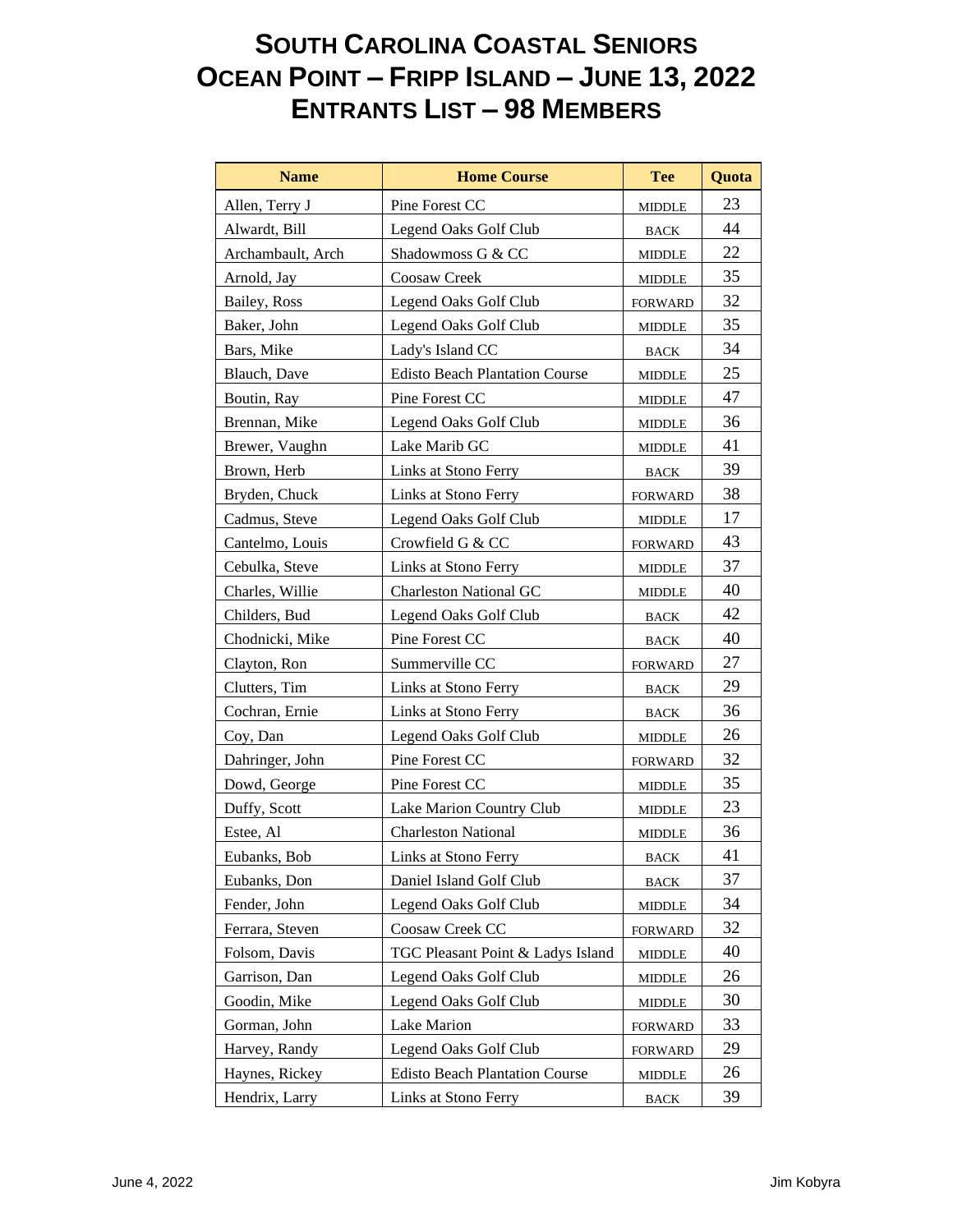## **SOUTH CAROLINA COASTAL SENIORS OCEAN POINT – FRIPP ISLAND – JUNE 13, 2022 ENTRANTS LIST – 98 MEMBERS**

| <b>Name</b>        | <b>Home Course</b>            | <b>Tee</b>                      | Quota |
|--------------------|-------------------------------|---------------------------------|-------|
| Hirschmann, Harold | <b>Wild Dunes</b>             | MIDDLE                          | 29    |
| Hunt, Tom          | Legend Oaks Golf Club         | <b>MIDDLE</b>                   | 33    |
| Hutto, Babe        | Links at Stono Ferry          | <b>FORWARD</b>                  | 21    |
| Hutto, Jimmy       | <b>Charleston National</b>    | <b>MIDDLE</b>                   | 34    |
| Hyde, Fred         | Dunes West Golf Club          | <b>BACK</b>                     | 41    |
| Jansson, Gunnar    | <b>Charleston National GC</b> | <b>BACK</b>                     | 40    |
| Johnson, Jeff      | <b>Charleston National GC</b> | MIDDLE                          | 29    |
| Kaiser, Ken        | Lake Marion                   | <b>FORWARD</b>                  | 19    |
| Karlberg, Gregg    | Coosaw Creek CC               | <b>MIDDLE</b>                   | 43    |
| Kaufman, Avi       | Legend Oaks Golf Club         | <b>FORWARD</b>                  | 16    |
| Kline, Red         | Sun City-Hidden Cyperss       | <b>BACK</b>                     | 48    |
| Kobes, Pete        | Snee Farm CC                  | MIDDLE                          | 20    |
| Kobyra, Jim        | Links at Stono Ferry          | <b>MIDDLE</b>                   | 37    |
| Laffitte, Charles  | Old Penny Branch CC           | MIDDLE                          | 29    |
| Lam, Don           | <b>Charleston National</b>    | <b>MIDDLE</b>                   | 27    |
| Lapp, John         | Rivertowne GC                 | <b>MIDDLE</b>                   | 30    |
| Lehman, Peter      | Yeamans Hall GC               | <b>MIDDLE</b>                   | 36    |
| Loadholt, Ernie    | Old Penny Branch CC           | MIDDLE                          | 19    |
| Mattison, Mark     | Coosaw Creek                  | MIDDLE                          | 37    |
| McGrain, Kevin     | Rivertowne CC                 | <b>BACK</b>                     | 46    |
| McGurk, Brian      | Wrenwoods Golf Club           | <b>BACK</b>                     | 38    |
| McKay, Sonny       | <b>Charleston National GC</b> | <b>BACK</b>                     | 43    |
| McNamee, Tom       | Links at Stono Ferry          | <b>BACK</b>                     | 37    |
| Murphy, Jim        | May River GC                  | <b>MIDDLE</b>                   | 34    |
| Nelson, Randy      | Coosaw Creek CC               | <b>BACK</b>                     | 33    |
| Oster, Ken         | Seabrook Island Club          | <b>MIDDLE</b>                   | 35    |
| Parades, Mike      | Links at Stono Ferry          | <b>MIDDLE</b>                   | 31    |
| Peterson, Duane    | Legend Oaks Golf Club         | <b>MIDDLE</b>                   | 32    |
| Peterson, John     | Shadowmoss G & CC             | <b>MIDDLE</b>                   | 27    |
| Petros, Jim        | Coosaw Creek CC               | $_{\mbox{\footnotesize{BACK}}}$ | 26    |
| Ramsdell, Dick     | Legend Oaks Golf Club         | <b>FORWARD</b>                  | 35    |
| Rhea, Donald       | Links at Stono Ferry          | <b>BACK</b>                     | 38    |
| Rooney, Ed         | Links at Stono Ferry          | <b>BACK</b>                     | 40    |
| Rupinskas, Vytas   | Links at Stono Ferry          | <b>BACK</b>                     | 36    |
| Schwarz, Bob       | Links at Stono Ferry          | <b>MIDDLE</b>                   | 23    |
| Shanley, Mark      | Legend Oaks Golf Club         | <b>MIDDLE</b>                   | 28    |
| Sinisko, Mike      | Legends of Parris Island      | <b>MIDDLE</b>                   | 35    |
| Smith, Dick        | Rivertowne GC                 | <b>MIDDLE</b>                   | 27    |
| Stark, John        | Coosaw Creek CC               | <b>BACK</b>                     | 33    |